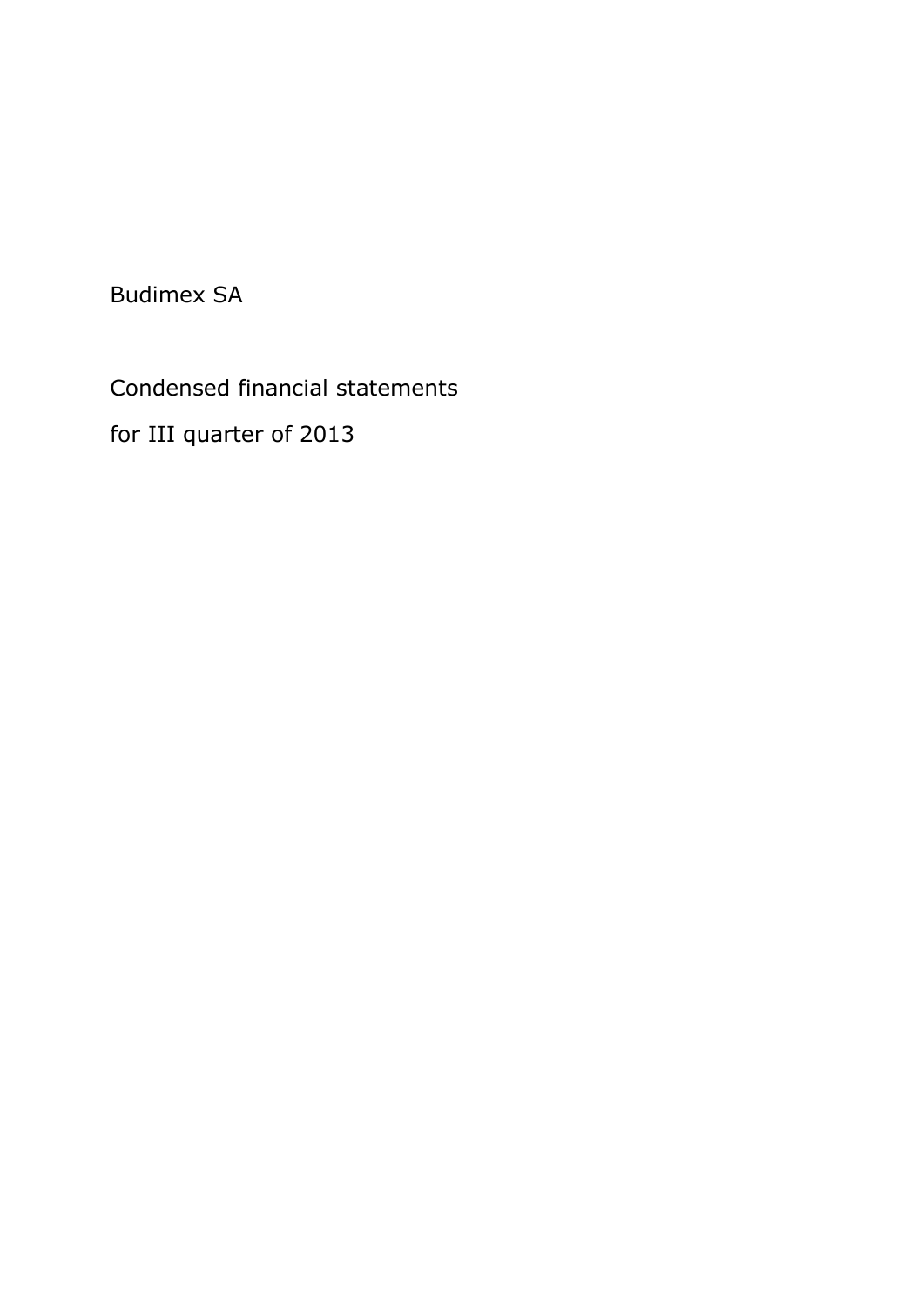#### **BALANCE SHEET**

|                                                                                        | As at 30.09.2013 As at 30.06.2013 As at 31.12.2012 As at 30.09.2012 |            |            |               |
|----------------------------------------------------------------------------------------|---------------------------------------------------------------------|------------|------------|---------------|
|                                                                                        | (PLN '000)                                                          | (PLN '000) | (PLN '000) | (PLN '000)    |
| <b>Assets</b><br>I. Non-current assets                                                 | 1 245 870                                                           | 1 267 398  | 1 256 112  | 1 297 676     |
| 1. Intangible assets, including:                                                       | 3618                                                                | 3 218      | 2996       | 2 1 2 0       |
| - goodwill                                                                             |                                                                     |            |            |               |
| 2. Tangible fixed assets                                                               | 68 447                                                              | 73 209     | 84 079     | 90 804        |
| 3. Long-term receivables                                                               |                                                                     |            |            |               |
| 3.1. From related parties                                                              |                                                                     |            |            |               |
| 3.2. From other entities                                                               |                                                                     |            |            |               |
| 4. Long-term investments                                                               | 814 177                                                             | 813 279    | 811856     | 796 209       |
| 4.1. Investment property                                                               | 8 0 7 1                                                             | 8 2 4 4    | 8 3 8 2    | 7577          |
| 4.2. Intangible assets                                                                 |                                                                     |            |            |               |
| 4.3. Long-term financial assets                                                        | 806 106                                                             | 805 035    | 803 474    | 788 632       |
| a) in related parties, including:<br>- shares in subordinate entities equity accounted | 803 921                                                             | 802 850    | 801 289    | 786 447       |
| b) in other entities                                                                   | 2 1 8 5                                                             | 2 1 8 5    | 2 185      | 2 185         |
| 4.4. Other long-term investments                                                       |                                                                     |            |            |               |
| 5. Long-term deferred costs                                                            | 359 628                                                             | 377 692    | 357 181    | 408 543       |
| 5.1. Deferred tax assets                                                               | 355 365                                                             | 372 695    | 353 085    | 404 101       |
| 5.2. Other prepayments and deferred costs                                              | 4 2 6 3                                                             | 4 9 9 7    | 4 0 9 6    | 4 442         |
| II. Current assets                                                                     | 1803009                                                             | 1513319    | 1820607    | 1927021       |
| 1. Inventories                                                                         | 125 713                                                             | 137 398    | 143 580    | 185 785       |
| 2. Short-term receivables                                                              | 652834                                                              | 477 010    | 402 875    | 593 089       |
| 2.1. From related parties                                                              | 104 206                                                             | 95 383     | 97 192     | 105 517       |
| 2.2. From other entities                                                               | 548 628                                                             | 381 627    | 305 683    | 487 572       |
| 3. Short-term investments                                                              | 738 635                                                             | 508 390    | 1 043 008  | 700 269       |
| 3.1. Short-term financial assets                                                       | 738 635                                                             | 508 390    | 1 043 008  | 700 269       |
| a) in related parties                                                                  | 3 1 1 2                                                             |            |            |               |
| b) in other entities                                                                   | 178                                                                 | 575        | 1 4 6 0    | 1 3 2 2       |
| c) cash and cash equivalents and other monetary assets                                 | 735 345                                                             | 507 815    | 1 041 548  | 698 947       |
| 3.2. Other short-term investments                                                      |                                                                     |            |            |               |
| 4. Short-term deferred costs                                                           | 285 827                                                             | 390 521    | 231 144    | 447878        |
| <b>Total Assets</b>                                                                    | 3 048 879                                                           | 2 780 717  | 3 076 719  | 3 2 2 4 6 9 7 |
| <b>Liabilities and Shareholders' Equity</b>                                            |                                                                     |            |            |               |
|                                                                                        |                                                                     |            |            |               |
| I. Shareholders' equity                                                                | 381 779                                                             | 353 138    | 380 769    | 343 028       |
| 1. Share capital                                                                       | 127 650                                                             | 127 650    | 127 650    | 127 650       |
| 2. Unpaid share capital (negative value)                                               |                                                                     |            |            |               |
| 3. Own shares purchased (negative value)<br>4. Reserve capital                         | 135 106                                                             | 135 106    | 282 570    | 281 148       |
| 5. Revaluation reserve                                                                 | 5964                                                                | 6 016      | 5936       | 5962          |
| 6. Other reserves                                                                      |                                                                     |            |            |               |
| 7. Accumulated profits (losses) from previous years                                    |                                                                     |            | (147636)   | (147636)      |
| 8. Net profit (loss) for the period                                                    | 113 059                                                             | 84 366     | 112 249    | 75 904        |
| 9. Deductions from profit for the period (negative value)                              |                                                                     |            |            |               |
| II. Liabilities and provisions                                                         | 2 667 100                                                           | 2 427 579  | 2 695 950  | 2881669       |
| 1. Provisions                                                                          | 293 845                                                             | 302 053    | 280 312    | 311 909       |
| 1.1. Deferred tax liability                                                            | 62 356                                                              | 84 468     | 56 342     | 97 424        |
| 1.2. Provision for retirement bonuses and related obligations                          | 3 2 8 3                                                             | 3 2 8 3    | 3 2 8 3    | 3 3 6 4       |
| a) long-term                                                                           | 2 5 4 2                                                             | 2 5 4 2    | 2 5 4 2    | 2 6 3 7       |
| b) short-term                                                                          | 741                                                                 | 741        | 741        | 727           |
| 1.3. Other provisions                                                                  | 228 206                                                             | 214 302    | 220 687    | 211 121       |
| a) long-term                                                                           | 121 415                                                             | 114 581    | 113 930    | 110 973       |
| b) short-term                                                                          | 106 791                                                             | 99 721     | 106 757    | 100 148       |
| 2. Long-term liabilities                                                               | 19 477                                                              | 22 005     | 27 740     | 29 982        |
| 2.1. To related parties                                                                | $\overline{a}$                                                      |            |            |               |
| 2.2. To other entities                                                                 | 19 477                                                              | 22 005     | 27 740     | 29 982        |
| 3. Short-term liabilities                                                              | 1607870                                                             | 1 475 637  | 1615954    | 1804736       |
| 3.1. To related parties                                                                | 189 441                                                             | 185 725    | 168 806    | 213 532       |
| 3.2. To other entities                                                                 | 1 412 032                                                           | 1 282 590  | 1 442 469  | 1 585 133     |
| 3.3. Special funds                                                                     | 6 3 9 7                                                             | 7 3 2 2    | 4 6 7 9    | 6 0 7 1       |
| 4. Accruals and deferred income                                                        | 745 908                                                             | 627884     | 771944     | 735 042       |
| 4.1. Negative goodwill                                                                 |                                                                     |            |            |               |
| 4.2. Other accruals and deferred income                                                | 745 908                                                             | 627 884    | 771 944    | 735 042       |
| a) long-term                                                                           | 4 9 1 3                                                             | 4 947      | 5 0 1 4    | 5 0 4 8       |
| b) short-term                                                                          | 740 995                                                             | 622 937    | 766 930    | 729 994       |
| Total Liabilities and Shareholders' Equity                                             | 3 048 879                                                           | 2 780 717  | 3 076 719  | 3 2 2 4 6 9 7 |
|                                                                                        |                                                                     |            |            |               |

| Book value per share calculation | As at 30.09.2013 As at 30.06.2013 As at 31.12.2012 As at 30.09.2012 |            |            |            |
|----------------------------------|---------------------------------------------------------------------|------------|------------|------------|
| Net assets (PLN thd)             | 381 779                                                             | 353 138    | 380 769    | 343 028    |
| Number of shares                 | 25 530 098                                                          | 25 530 098 | 25 530 098 | 25 530 098 |
| Book value per share (PLN)       | 14.95                                                               | 13.83      | 14.91      | 13.44      |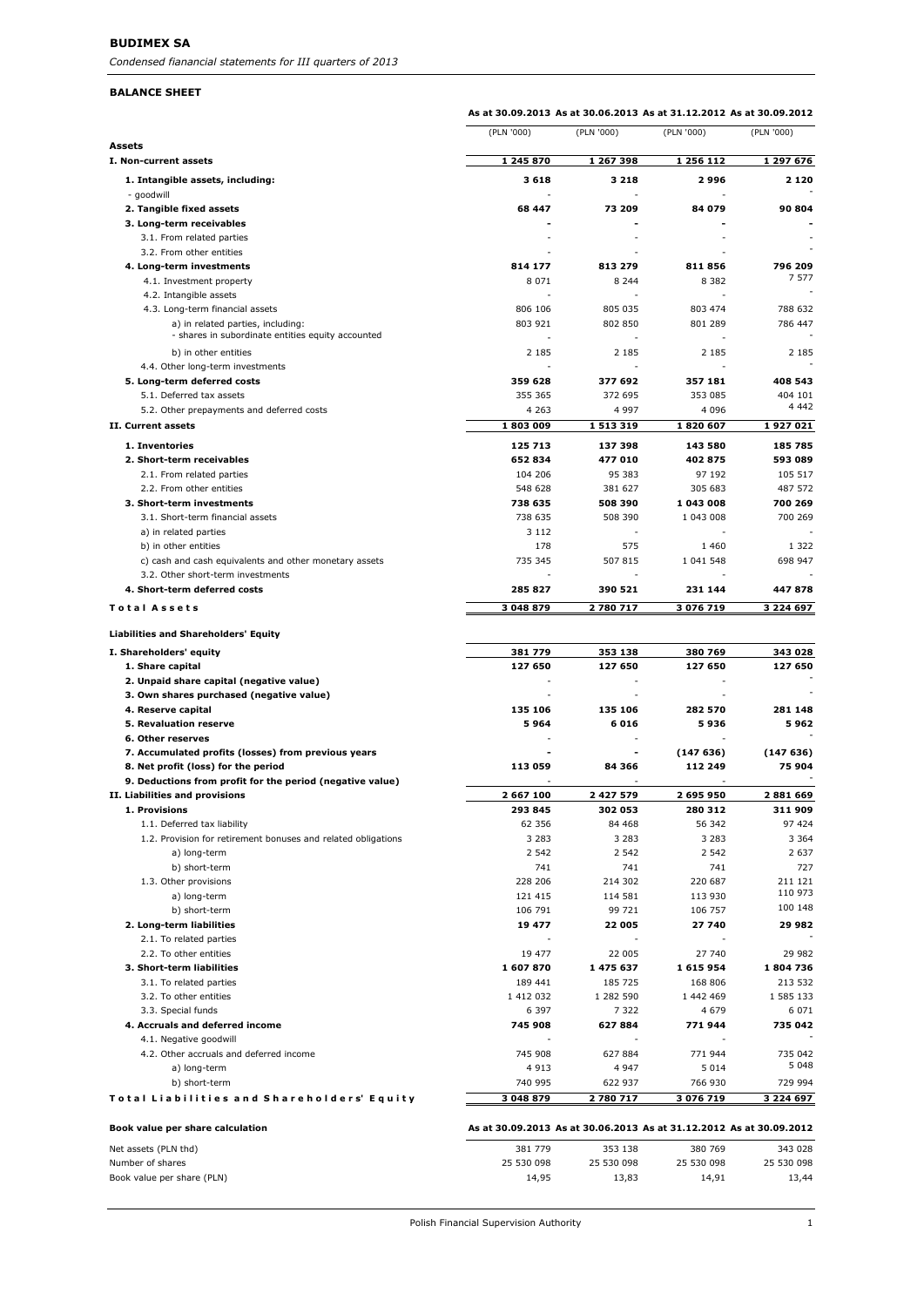# **BUDIMEX SA**

*Condensed fianancial statements for III quarters of 2009*

| <b>OFF-BALANCE SHEET ITEMS</b>           | Stan na<br>30.09.2013 | Stan na<br>30.06.2013 | Stan na<br>31.12.2012 | Stan na<br>30.09.2012 |
|------------------------------------------|-----------------------|-----------------------|-----------------------|-----------------------|
|                                          | (PLN '000)            | (PLN '000)            | (PLN '000)            | (PLN '000)            |
| 1. Contingent receivables                | 334 200               | 368 132               | 347 223               | 352 813               |
| 1.1. From related parties, of which:     | 3 3 8 6               | 13808                 | 4 2 0 8               | 7770                  |
| - quarantees and suretyships received    | 1672                  | 1972                  | 2 3 7 2               | 5934                  |
| - bills of exchange received as security | 1 7 1 4               | 1836                  | 1836                  | 1836                  |
| - other contingent receivables           | 10 000                | 10 000                |                       |                       |
| 1.2. From other entities, of which:      | 330 814               | 351 324               | 340 015               | 342 043               |
| - quarantees and suretyships received    | 328 628               | 349 138               | 338 497               | 340 516               |
| - bills of exchange received as security | 2 1 8 6               | 2 186                 | 1 5 1 8               | 1 5 2 7               |
| 1.3. Other                               |                       | 3 0 0 0               | 3 0 0 0               | 3 0 0 0               |
| - other contingent receivables           |                       | 3 0 0 0               | 3 0 0 0               | 3 0 0 0               |
| 2. Contingent liabilities                | 1 535 411             | 1 565 500             | 1 466 852             | 1624175               |
| 2.1. To related parties, of which:       | 127 467               | 133 587               | 126 333               | 92 051                |
| - quarantees and suretyships issued      | 127 467               | 133 587               | 126 333               | 92 051                |
| - promissory notes issued as security    |                       |                       |                       |                       |
| 2.2. To other entities, of which:        | 1 407 944             | 1 4 3 1 9 1 3         | 1 340 519             | 1 532 124             |
| - quarantees and suretyships issued      | 1 403 494             | 1 427 402             | 1 336 014             | 1 527 190             |
| - promissory notes issued as security    | 4 4 5 0               | 4 5 1 1               | 4 5 0 5               | 4 9 3 4               |
| 3. Other                                 | 143 180               | 143 180               | 143 180               | 142 010               |
| - other contingent liabilities           | 143 180               | 143 180               | 143 180               | 142 010               |
| <b>Total off-balance sheet items</b>     | (1344391)             | (1340548)             | (1262809)             | (1413372)             |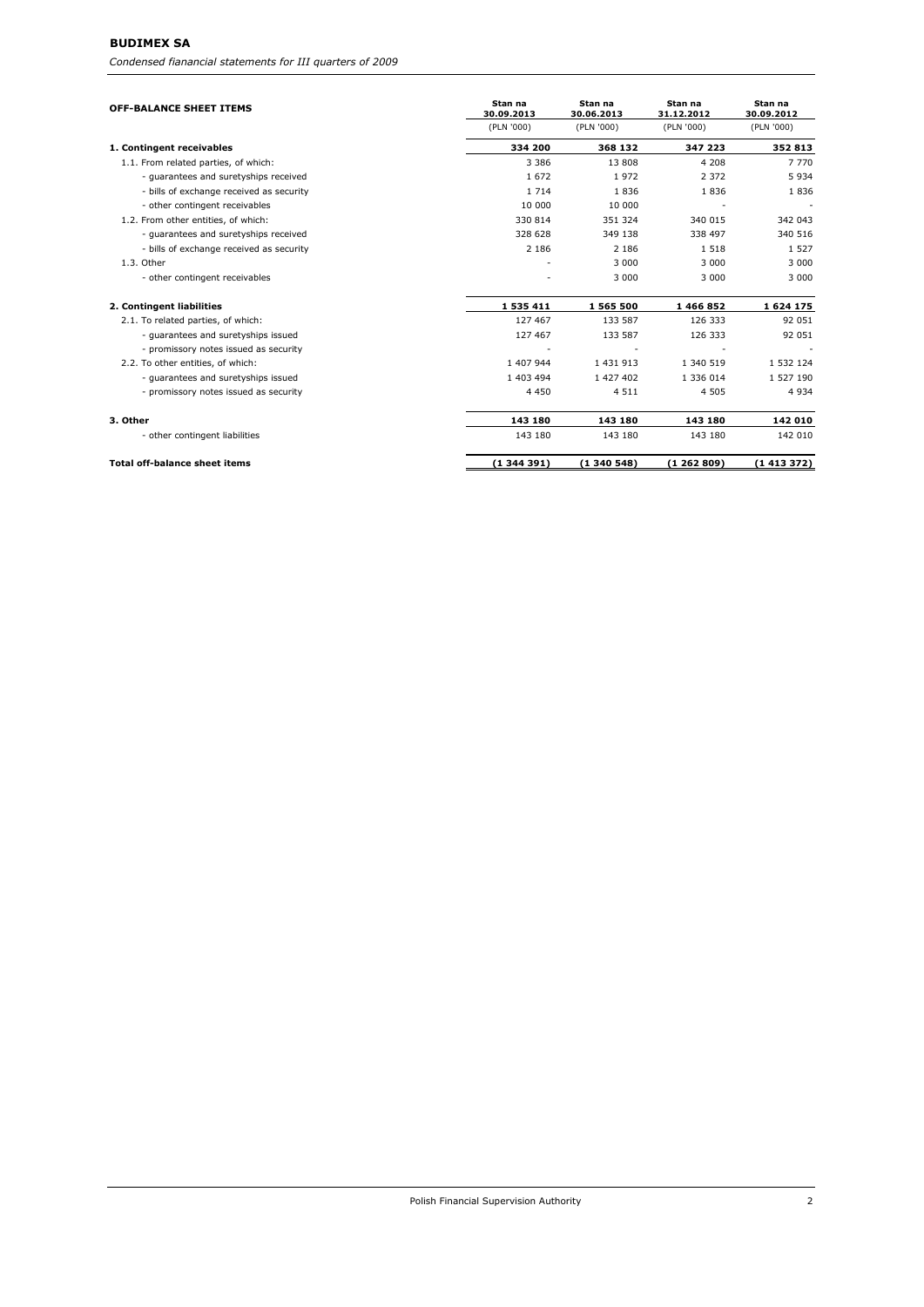*Condensed fianancial statements for III quarters of 2013*

#### **PROFIT AND LOSS ACCOUNT**

|                                                                                                         | III quarter, period<br>from 01.07.13 to<br>30.09.13 | 3-quarter period<br>from 01.01.13 to<br>30.09.13 | III quarter, period<br>from 01.07.12 to<br>30.09.12 | 3-quarter period<br>from 01.01.12 to<br>30.09.12 |
|---------------------------------------------------------------------------------------------------------|-----------------------------------------------------|--------------------------------------------------|-----------------------------------------------------|--------------------------------------------------|
|                                                                                                         | (PLN '000)                                          | (PLN '000)                                       | (PLN '000)                                          | (PLN '000)                                       |
| I. Sales of finished products, goods for resale and raw materials, including:                           | 1 189 527                                           | 2903607                                          | 1489483                                             | 4 054 729                                        |
| - to related parties                                                                                    | 82 671                                              | 162 966                                          | 77 145                                              | 196 240                                          |
| 1. Sales of finished products                                                                           | 1 186 495                                           | 2 895 828                                        | 1 486 563                                           | 4 047 951                                        |
| 2. Sales of goods for resale and raw materials                                                          | 3 0 3 2                                             | 7 7 7 9                                          | 2 9 2 0                                             | 6 7 7 8                                          |
| II. Cost of finished products, goods for resale and raw materials, including:                           | (1109975)                                           | (2700036)                                        | (1424785)                                           | (3766939)                                        |
| - from related parties<br>1. Cost of finished products                                                  | (20938)                                             | (62 188)                                         | (23 560)                                            | (104 347)                                        |
| 2. Cost of goods for resale and raw materials sold                                                      | (1108565)<br>(1410)                                 | (2696060)<br>(3976)                              | (1423395)<br>(1390)                                 | (3762592)<br>(4347)                              |
| III. Gross profit (loss) on sales                                                                       | 79 552                                              | 203 571                                          | 64 698                                              | 287 790                                          |
| IV. Selling expenses                                                                                    | (2687)                                              | (7356)                                           | (2372)                                              | (7742)                                           |
| V. General and administrative expenses                                                                  | (35658)                                             | (102848)                                         | (36355)                                             | (115 860)                                        |
| VI. Profit (loss) on sales                                                                              | 41 207                                              | 93 367                                           | 25 971                                              | 164 188                                          |
| VII. Other operating revenue                                                                            | 10 037                                              | 23 693                                           | 30 997                                              | 46 748                                           |
| 1. Profits on the sale of non-financial fixed assets                                                    | 1 2 5 5                                             | 1 2 2 3                                          |                                                     | 809                                              |
| 2. Subsidies                                                                                            |                                                     |                                                  |                                                     |                                                  |
| 3. Other                                                                                                | 8782                                                | 22 470                                           | 30 997                                              | 45 939                                           |
| VIII. Other operating expenses                                                                          | (14537)                                             | (30487)                                          | (8820)                                              | (52 207)                                         |
| 1. Losses on the sale of non-financial fixed assets<br>2. Revaluation of non-financial assets           | (4152)                                              | (14048)                                          | (10)<br>(5877)                                      | (44931)                                          |
| 3. Other                                                                                                | (10385)                                             | (16439)                                          | (2933)                                              | (7276)                                           |
| IX. Operating profit (loss)                                                                             | 36 707                                              | 86 573                                           | 48 148                                              | 158 729                                          |
| X. Financial revenue                                                                                    | 4530                                                | 60 644                                           | 32934                                               | 73802                                            |
| 1. Dividends received and share in profits, including:                                                  |                                                     | 45 409                                           |                                                     | 20 021                                           |
| - from related parties                                                                                  |                                                     | 45 409                                           |                                                     | 20 021                                           |
| 2. Interest revenue, including:                                                                         | 4 3 7 1                                             | 14 624                                           | 29 191                                              | 47820                                            |
| - from related parties                                                                                  | 33                                                  | 38                                               | 69                                                  | 165                                              |
| 3. Profits on the sale of investments<br>4. Revaluation of investments                                  | 159                                                 | 611                                              | 3 743                                               | 5961                                             |
| 5. Other                                                                                                |                                                     |                                                  |                                                     |                                                  |
| <b>XI. Financial expenses</b>                                                                           | (4680)                                              | (13905)                                          | (7973)                                              | (132 227)                                        |
| 1. Interest expenses, including:                                                                        | (731)                                               | (2476)                                           | (1804)                                              | (4094)                                           |
| - to related parties                                                                                    | (30)                                                | (85)                                             | (938)                                               | (1053)                                           |
| 2. Losses on the sale of investments                                                                    |                                                     |                                                  | (1 207)                                             | (3355)                                           |
| 3. Revaluation of investments<br>4. Other                                                               | (151)                                               | (1240)                                           | (4962)                                              | (112916)                                         |
| XII. Profit (loss) on operating activities                                                              | (3798)<br>36 557                                    | (10189)<br>133 312                               | 73 109                                              | (11862)<br>100 304                               |
|                                                                                                         |                                                     |                                                  |                                                     |                                                  |
| XIII. Extraordinary items<br>1. Extraordinary gains                                                     |                                                     |                                                  |                                                     |                                                  |
| 2. Extraordinary losses                                                                                 |                                                     |                                                  |                                                     |                                                  |
| XIV. Gross profit (loss)                                                                                | 36 557                                              | 133 312                                          | 73 109                                              | 100 304                                          |
| XV. Corporate income tax                                                                                | (7864)                                              | (20 253)                                         | (15676)                                             | (24400)                                          |
| a) current                                                                                              | (12646)                                             | (16519)                                          | 866                                                 | (93)                                             |
| b) deferred                                                                                             | 4 7 8 2                                             | (3734)                                           | (16542)                                             | (24307)                                          |
| XVI. Other obligatory charges<br>XVII. Profit (loss) on shares in subordinate entities equity accounted |                                                     |                                                  |                                                     |                                                  |
| XVIII. Net profit (loss)                                                                                | 28 693                                              | 113 059                                          | 57 433                                              | 75 904                                           |
|                                                                                                         |                                                     |                                                  |                                                     |                                                  |

| Computation of profit (loss) per ordinary share               | 3-guarter period<br>from 01.01.13 to<br>30.09.13 | 3-auarter period<br>from 01.01.12 to<br>30.09.12 |
|---------------------------------------------------------------|--------------------------------------------------|--------------------------------------------------|
| Net profit (loss) for three quarters                          | 113 059                                          | 75 904                                           |
| Net profit (loss) (annualised)                                | 149 404                                          | (6235)                                           |
| Weighted average number of ordinary shares                    | 25 530 098                                       | 25 530 098                                       |
| Net profit (loss) for three quarters per ordinary share (PLN) | 4.43                                             | 2.97                                             |
| Net profit /(loss) annualised per ordinary share (PLN)        | 5,85                                             | (0, 24)                                          |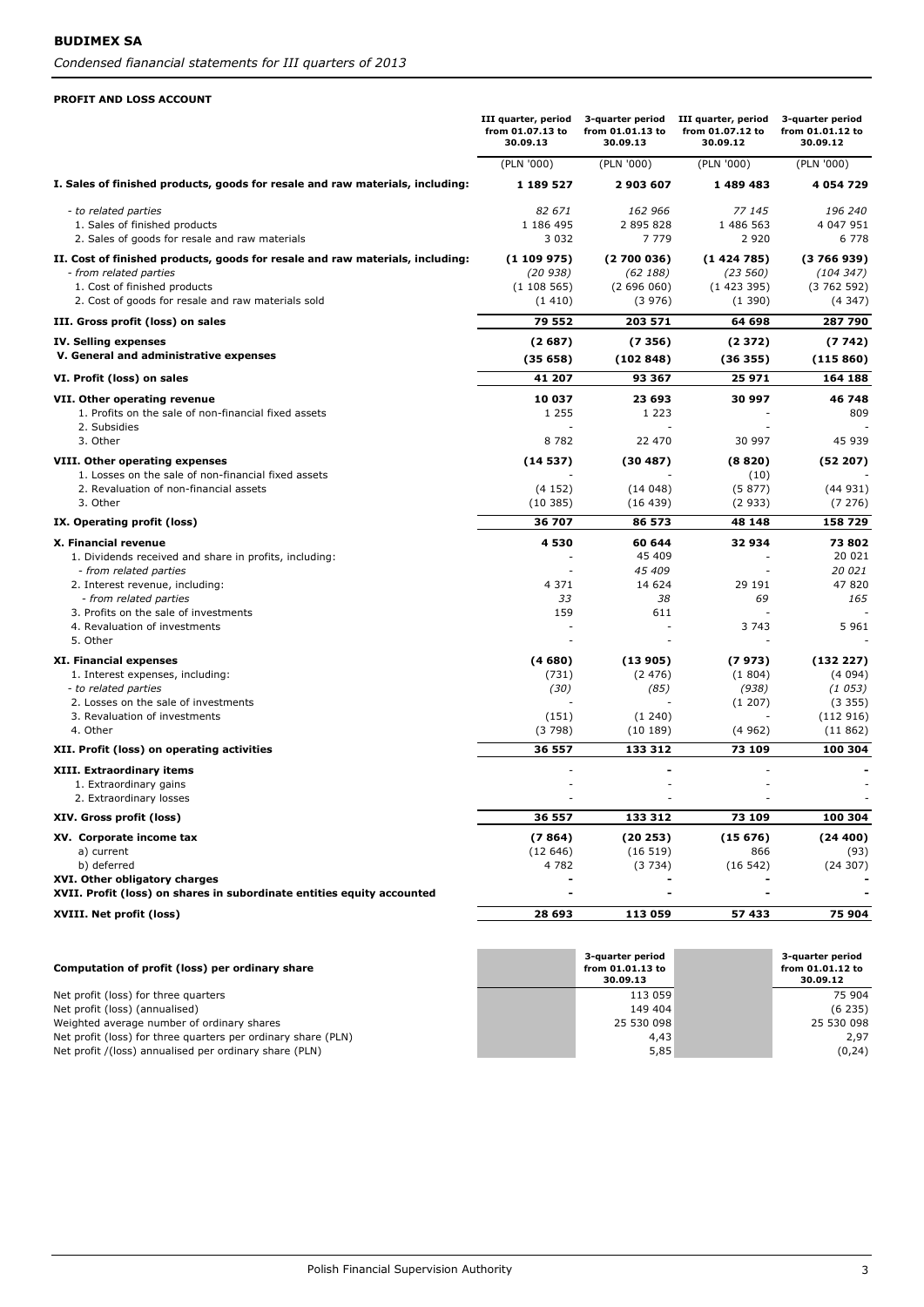*Condensed fianancial statements for III quarters of 2013*

#### **STATEMENTS OF CHANGES IN SHAREHOLDERS' EQUITY**

|                                                                                                                                                      | III quarter,<br>period from<br>01.07.13 to<br>30.09.13 | 3-quarter period<br>from 01.01.13 to<br>30.09.13 | 2012                 | 3-quarter period<br>from 01.01.12 to<br>30.09.12 |
|------------------------------------------------------------------------------------------------------------------------------------------------------|--------------------------------------------------------|--------------------------------------------------|----------------------|--------------------------------------------------|
|                                                                                                                                                      | (PLN '000)                                             | (PLN '000)                                       | (PLN '000)           | (PLN '000)                                       |
| I. Shareholders' equity at the beginning of the period<br>a) changes in accounting policies                                                          | 353 138                                                | 380 769                                          | 692 960              | 692 960                                          |
| b) adjustments due to errors<br>I.a. Shareholders' equity at the beginning of the period, restated                                                   | 353 138                                                | 380 769                                          | (147 636)<br>545 324 | (147636)<br>545 324                              |
|                                                                                                                                                      |                                                        |                                                  |                      |                                                  |
| I. Share capital at the beginning of the period<br>a) changes in accounting policies<br>b) adjustments due to errors                                 | 127 650                                                | 127 650                                          | 127 650              | 127 650                                          |
| b) decreases                                                                                                                                         |                                                        |                                                  |                      |                                                  |
| 1.2. Share capital at the end of the period                                                                                                          | 127 650                                                | 127 650                                          | 127 650              | 127 650                                          |
| 2. Unpaid share capital at the beginning of the period<br>2.1. Changes in unpaid share capital<br>a) increases                                       |                                                        |                                                  |                      |                                                  |
| b) decreases                                                                                                                                         |                                                        |                                                  |                      |                                                  |
| 2.2. Unpaid share capital at the end of the period                                                                                                   | ۰                                                      | $\blacksquare$                                   | $\blacksquare$       |                                                  |
| 3. Own shares purchased at the beginning of the period<br>3.1. Changes in own shares purchased                                                       |                                                        |                                                  |                      |                                                  |
| a) increases                                                                                                                                         |                                                        |                                                  |                      |                                                  |
| b) decreases                                                                                                                                         |                                                        |                                                  |                      |                                                  |
| 3.2. Own shares purchased at the end of the period                                                                                                   | 135 106                                                |                                                  |                      | 280 845                                          |
| 4. Reserve capital at the beginning of the period<br>4.1. Changes in reserve capital                                                                 |                                                        | 282 570<br>(147464)                              | 280 845<br>1725      | 303                                              |
| a) increases<br>- profit distribution (in excess of statutory requirements)                                                                          |                                                        | 172<br>172                                       | 1725<br>303          | 303<br>303                                       |
| - the fair value of rights to shares granted to employees of the parent company                                                                      |                                                        |                                                  | 1422                 |                                                  |
| b) decreases                                                                                                                                         |                                                        | (147636)                                         |                      |                                                  |
| - covering the loss from previous years<br>4.2. Reserve capital at the end of the period                                                             | 135 106                                                | (147636)<br>135 106                              | 282 570              | 281 148                                          |
| 5. Revaluation reserve at the beginning of the period                                                                                                | 6016                                                   | 5936                                             | 4097                 | 4 097                                            |
| 5.1. Changes in revaluation reserve                                                                                                                  | (52)                                                   | 28                                               | 1839                 | 1865                                             |
| a) increases                                                                                                                                         |                                                        | 28                                               | 1839                 | 1865                                             |
| - exchange differences on revaluation of foreign entities<br>- transfer of the exchange differences on revaluation liquidated forein entities to the |                                                        | 28                                               | 62<br>1 7 7 7        | 88<br>1 777                                      |
| profit of the period<br>b) decreases                                                                                                                 | (52)                                                   |                                                  |                      |                                                  |
| - exchange differences on revaluation of foreign entities                                                                                            | (52)                                                   |                                                  |                      |                                                  |
| 5.2. Revaluation reserve at the end of the period                                                                                                    | 5964                                                   | 5964                                             | 5936                 | 5962                                             |
| 6. Accumulated profit (loss) from previous years at the beginning of the period                                                                      | 84 366                                                 | (35387)                                          | 280 368              | 132732                                           |
| 6.1. Accumulated profit from previous years at the beginning of the period<br>a) changes in accounting policies                                      | 84 366                                                 | 112 249                                          | 280 368              | 280 368                                          |
| b) adjustments due to fundamental errors<br>6.2. Accumulated profit from previous years at the beginning of the period,                              |                                                        |                                                  |                      |                                                  |
| restated<br>a) increases                                                                                                                             | 84 366                                                 | 112 249                                          | 280 368              | 280 368                                          |
| b) decreases                                                                                                                                         |                                                        | (112 249)                                        | (280 368)            | (280 368)                                        |
| - distribution of profit to reserve capital                                                                                                          |                                                        | (172)                                            | (303)                | (303)                                            |
| - dividend payment<br>6.3. Accumulated profit from previous years at the end of the period                                                           |                                                        | (112077)                                         | (280065)             | (280065)                                         |
| 6.4. Accumulated loss from previous years at the beginning of the period                                                                             |                                                        |                                                  |                      |                                                  |
| a) changes in accounting policies                                                                                                                    |                                                        |                                                  |                      |                                                  |
| b) adjustments due to errors<br>6.5. Accumulated loss from previous years at the beginning of the period,                                            |                                                        | (147636)                                         | (147636)<br>(147636) | (147636)<br>(147636)                             |
| restated<br>a) increases                                                                                                                             |                                                        |                                                  |                      |                                                  |
| b) decreases                                                                                                                                         |                                                        | 147 636                                          |                      |                                                  |
| - covering the loss from previous years<br>6.6. Accumulated loss from previous years at the end of the period                                        |                                                        | 147 636                                          | (147636)             | (147636)                                         |
| 6.7. Accumulated profit (loss) from previous years at the end of the period                                                                          | 84 366                                                 | $\overline{a}$                                   | (147 636)            | (147636)                                         |
| 7. Net profit                                                                                                                                        | 28 693                                                 | 113 059                                          | 112 249              | 75 904                                           |
| a) net profit                                                                                                                                        | 28 693                                                 | 113 059                                          | 112 249              | 75 904                                           |
| b) net loss<br>c) net profit distribution                                                                                                            |                                                        |                                                  |                      |                                                  |
| II. Shareholders' equity at the end of the period                                                                                                    | 381 779                                                | 381 779                                          | 380 769              | 343 028                                          |
| III. Shareholders' equity at the end of the period, after proposed profit<br>distribution / loss absorption                                          | 381 779                                                | 381779                                           | 380 769              | 343 028                                          |

Polish Financial Supervision Authority 4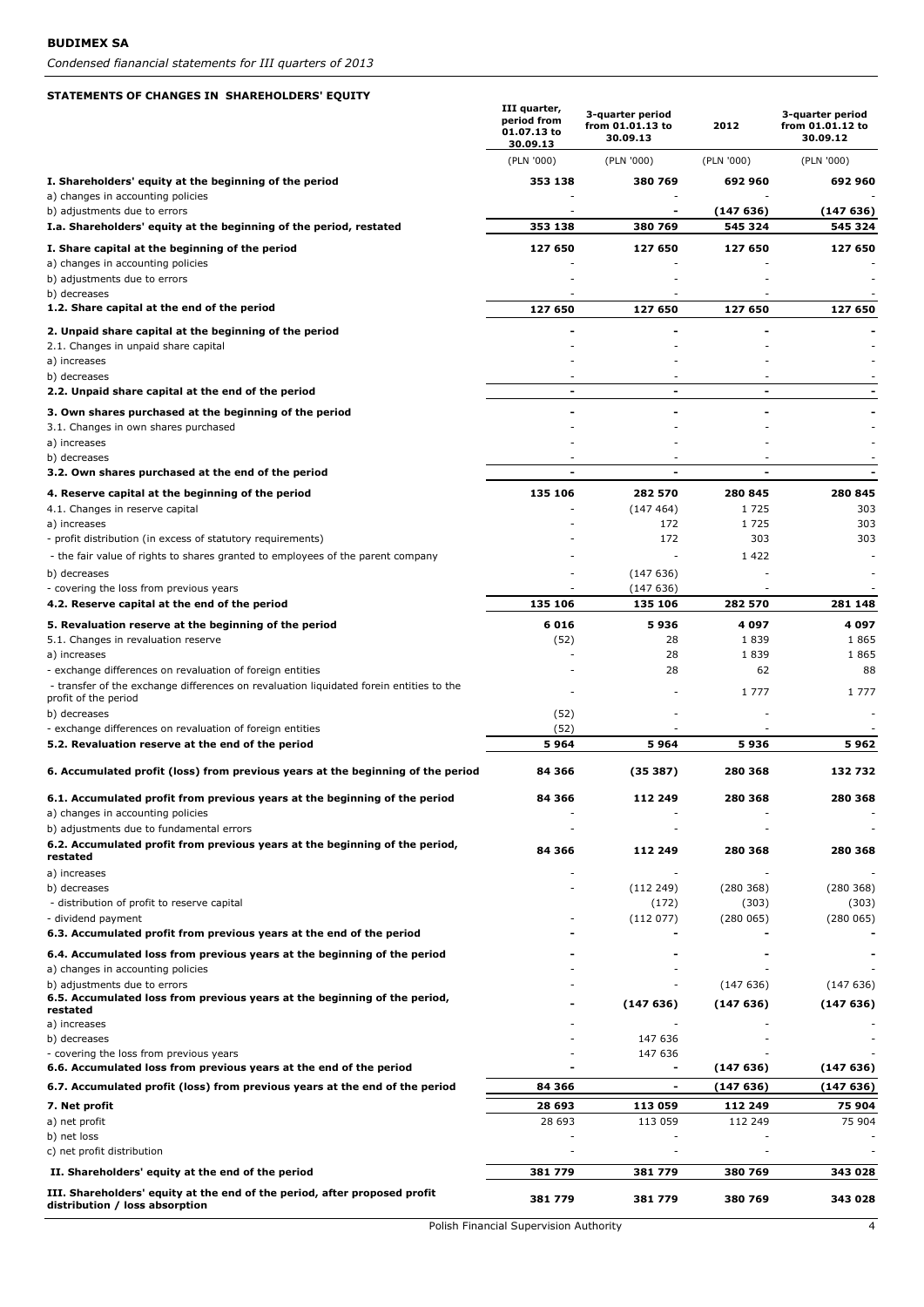*Condensed fianancial statements for III quarters of 2013*

| <b>CASH FLOW STATEMENT</b>                                                                                                             |                                                        |                                                  |                                                        |                                                  |
|----------------------------------------------------------------------------------------------------------------------------------------|--------------------------------------------------------|--------------------------------------------------|--------------------------------------------------------|--------------------------------------------------|
|                                                                                                                                        | III quarter,<br>period from<br>01.07.13 to<br>30.09.13 | 3-quarter period<br>from 01.01.13 to<br>30.09.13 | III quarter,<br>period from<br>01.07.12 to<br>30.09.12 | 3-quarter period<br>from 01.01.12 to<br>30.09.12 |
| A. Cash flows from operating activities                                                                                                | (PLN '000)                                             | (PLN '000)                                       | (PLN '000)                                             | (PLN '000)                                       |
| I. Net profit (loss) for the period                                                                                                    | 28 693                                                 | 113 059                                          | 57 433                                                 | 75 904                                           |
| II. Adjustments for:                                                                                                                   | 207 594                                                | (334796)                                         | 360 812                                                | (598 035)                                        |
| 1. Depreciation and amortisation                                                                                                       | 5 9 2 7                                                | 18 274                                           | 7 6 4 9                                                | 22 947                                           |
| 2. Foreign exchange (gains)/losses<br>3. Interest and dividends                                                                        | 245<br>316                                             | 342                                              | (310)<br>1 578                                         | (699)                                            |
| 4. (Profit) / loss on investing activities                                                                                             | (1414)                                                 | (44132)<br>(1834)                                | 1 2 1 7                                                | (17026)<br>115 462                               |
| 5. Change in provisions                                                                                                                | (8208)                                                 | 13 533                                           | (30125)                                                | 56 670                                           |
| 6. Change in inventories<br>7. Change in receivables                                                                                   | 11 685<br>(175 722)                                    | 17867<br>(248828)                                | 64 774<br>282 594                                      | 77 562<br>(158697)                               |
| 8. Change in short-term liabilities and special funds (excluding loans and borrowings)                                                 | 132 980                                                | (8317)                                           | 30 767                                                 | 20 305                                           |
| 9. Change in accruals and deferred income / costs                                                                                      | 240 782                                                | (83166)                                          | 4 8 6 4                                                | (709 860)                                        |
| 10. Other                                                                                                                              | 1 0 0 3                                                | 1 4 6 5                                          | (2196)                                                 | (4699)                                           |
| III. Net cash flows from operating activities                                                                                          | 236 287                                                | (221737)                                         | 418 245                                                | (522131)                                         |
| <b>B. Cash flows from investing activities</b>                                                                                         |                                                        |                                                  |                                                        |                                                  |
| I. Inflows                                                                                                                             | 4 2 6 4                                                | 56 383                                           | 20 227                                                 | 25 680                                           |
| 1. Sale of intangible assets and tangible fixed assets                                                                                 | 105                                                    | 1 3 4 4                                          | 227                                                    | 1 0 0 4                                          |
| 2. Sale of investments in property and intangible assets<br>3. From financial assets, including:                                       | 4 0 0 0                                                | 54 428                                           | 20 000                                                 | 24 676                                           |
| a) in related parties                                                                                                                  | 4 0 0 0                                                | 54 428                                           | 20 000                                                 | 24 676                                           |
| - sale of financial assets<br>- dividends received and share in profits                                                                | 4 0 0 0                                                | 10 000<br>44 428                                 | 20 000                                                 | 4 6 7 6<br>20 000                                |
| - repayment of long-term loans granted                                                                                                 |                                                        |                                                  |                                                        |                                                  |
| - interest received<br>- other inflows from financial assets                                                                           |                                                        |                                                  |                                                        |                                                  |
| b) in other entities                                                                                                                   |                                                        |                                                  |                                                        |                                                  |
| - sale of financial assets<br>- dividends received and share in profits                                                                |                                                        |                                                  |                                                        |                                                  |
| - repayment of long-term loans granted                                                                                                 |                                                        |                                                  |                                                        |                                                  |
| - interest received<br>- other inflows from financial assets                                                                           |                                                        |                                                  |                                                        |                                                  |
| 4. Other investment inflows                                                                                                            | 159                                                    | 611                                              |                                                        |                                                  |
| II. Outflows                                                                                                                           | (9891)                                                 | (20372)                                          | (4083)                                                 | (83140)                                          |
| 1. Purchase of intangible assets and tangible fixed assets                                                                             | (1730)                                                 | (4652)                                           | (2376)                                                 | (10617)                                          |
| 2. Purchase of investments in property and intangible assets<br>3. From financial assets, including:                                   | (5050)                                                 | (12609)                                          | (500)                                                  | (69168)                                          |
| a) in related parties                                                                                                                  | (5050)                                                 | (12609)                                          | (500)                                                  | (69168)                                          |
| - purchase of financial assets<br>- long-term loans granted                                                                            | (4250)<br>(800)                                        | (10809)<br>(1800)                                | (500)                                                  | (69168)                                          |
| b) in other entities                                                                                                                   |                                                        |                                                  |                                                        |                                                  |
| - purchase of financial assets<br>- long-term loans granted                                                                            |                                                        |                                                  |                                                        |                                                  |
| 4. Other investment outflows                                                                                                           | (3111)                                                 | (3111)                                           | (1 207)                                                | (3355)                                           |
| III. Net cash flows from investing activities                                                                                          | (5627)                                                 | 36 011                                           | 16 144                                                 | (57460)                                          |
| C. Cash flows from financing activities                                                                                                |                                                        |                                                  |                                                        |                                                  |
| I. Inflows                                                                                                                             | $\overline{\phantom{a}}$                               | $\blacksquare$                                   | 85 000                                                 | 85 000                                           |
| 1. Issuance of shares and capital contributions and additional payments to capital                                                     |                                                        |                                                  |                                                        |                                                  |
| 2. Proceeds from bank loans and borrowings<br>3. Issuance of bonds and other securities                                                |                                                        |                                                  |                                                        |                                                  |
| 4. Other financing inflows                                                                                                             |                                                        |                                                  | 85 000                                                 | 85 000                                           |
| II. Outflows                                                                                                                           | (2660)                                                 | (120389)                                         | (89118)                                                | (376567)                                         |
| 1. Purchase of own shares                                                                                                              |                                                        |                                                  |                                                        |                                                  |
| 2. Dividends and other payments to shareholders                                                                                        |                                                        | (112077)                                         |                                                        | (280065)                                         |
| 3. Other payments relating to distribution of profit (excluding payments to shareholders)<br>4. Repayment of bank loans and borrowings |                                                        |                                                  |                                                        |                                                  |
| 5. Redemption of debt securities                                                                                                       |                                                        |                                                  | (85000)                                                | (85000)                                          |
| 6. Other financial liabilities payments                                                                                                |                                                        |                                                  |                                                        |                                                  |
| 7. Finance lease payments<br>8. Interest paid                                                                                          | (2348)<br>(312)                                        | (7093)<br>(1219)                                 | (2596)<br>(1522)                                       | (8676)<br>(2826)                                 |
| 9. Other financing outflows                                                                                                            |                                                        |                                                  |                                                        |                                                  |
| III. Net cash flows from financing activities                                                                                          | (2660)                                                 | (120389)                                         | (4 118)                                                | (291 567)                                        |
| D. Net cash flows                                                                                                                      | 228 000                                                | (306 115)                                        | 430 271                                                | (871 158)                                        |
| E. Change in cash and cash equivalents                                                                                                 | 227 530                                                | (306 203)                                        | 430 291                                                | (871048)                                         |
| - changes in cash and cash equivalents arising from foreign exchange gains/losses                                                      | (470)                                                  | (88)                                             | 20                                                     | <i>110</i>                                       |
| F. Cash and cash equivalents at the beginning of the period                                                                            | 507815                                                 | 1 041 548                                        | 268 656                                                | 1 569 995                                        |
| G. Cash and cash equivalents at the end of the period                                                                                  | 735 345                                                | 735 345                                          | 698 947                                                | 698 947                                          |
| - including restricted cash                                                                                                            | 39 942                                                 | 39 942                                           | 98 354                                                 | 98 354                                           |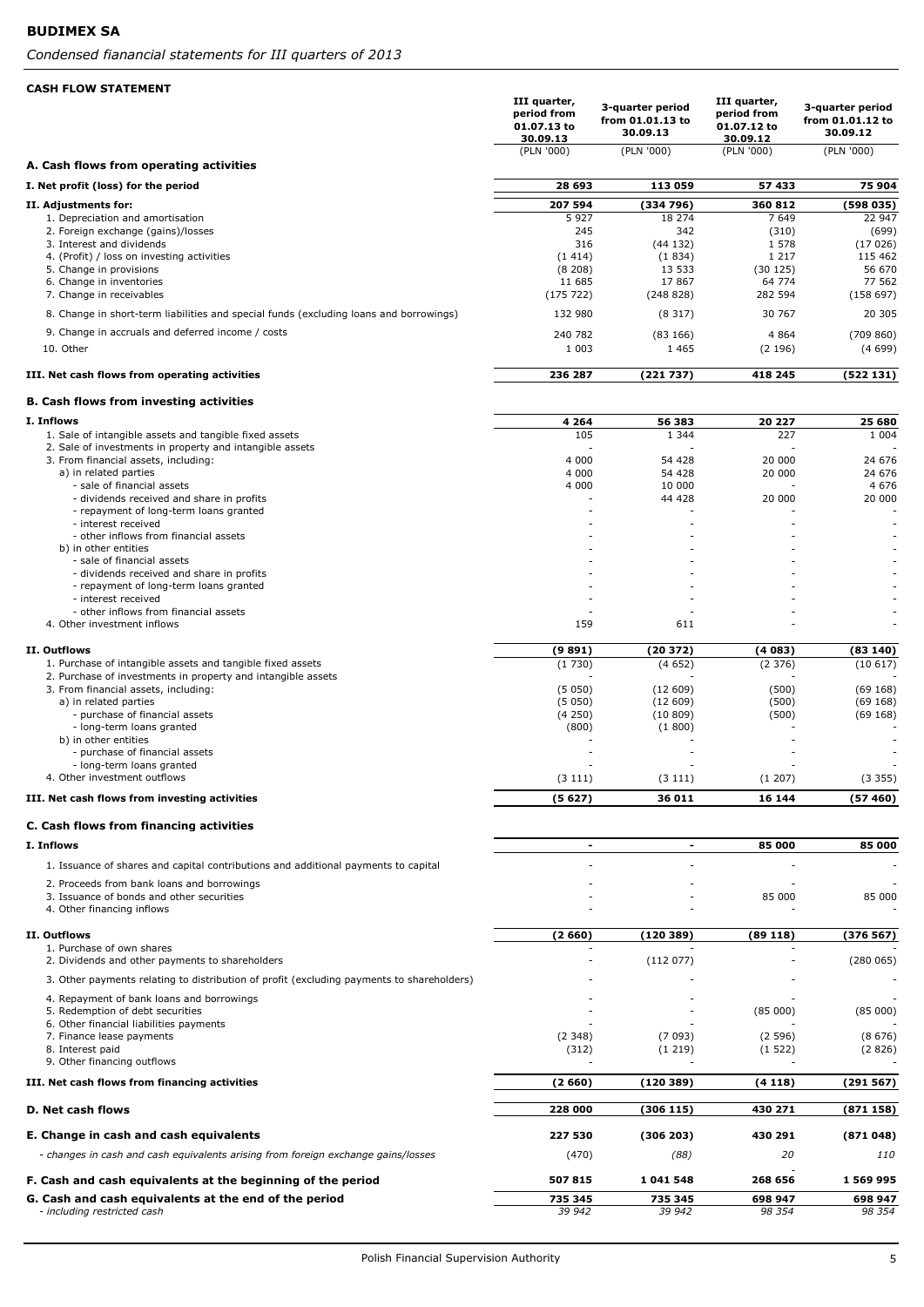# **1. Principles applied for the purpose of preparation of financial statements**

# **1.1. Accounting policies applied**

The financial statements of Budimex SA for the 9-month period of 2012 together with comparative data were prepared in accordance with Polish accounting regulations, described in the introduction to the financial statements of the Company for the year 2012.

The financial statements and the comparative data comprise aggregate data of the reporting organizational branches as at 30 September 2013, 30 June 2013, 31 December 2012 and 30 September 2012, prepared in foreign currencies and translated into Polish zloty using the rate of exchange presented in the point 1.4 of herein condensed financial statements.

The financial statements and the comparative data contain also data corresponding to Budimex SA share in jointly controlled entities: Budimex SA Sygnity SA Sp. j., Budimex SA Ferrovial Agroman SA Sp. j., Budimex SA Ferrovial Agroman SA S.C. and Budimex SA Budimex Budownictwo Sp. z o.o. S.C that were aggregated using the proportionate method pursuant to Art. 61 of the Accounting Act.

### **1.2. Differences between current and comparative data reported in the herein condensed financial statements and the data contained in the prior period condensed financial statements**

In the third quarter of 2013 there were not any events required adjusting data of previously published condensed financial statements.

# **1.3. Changes in the method of preparation of financial statements**

There were no changes introduced in the preparation of financial statements.

# **1.4. The principles of translation of selected financial data into euro**

Selected financial data was translated into euro in accordance with the following rules:

- individual asset and liability items using the average exchange rate prevailing as at 30 September 2013 – 4.2163 PLN/EUR,
- individual profit and loss account and cash flow statement items for three quarters of 2013 using the exchange rate being an arithmetic average of average exchange rates established by the National Bank of Poland for the last day of each ended month for the period from 1 January 2013 to 30 September 2013 – 4.2231 PLN/EUR,
- individual asset and liability items of comparative financial data for the year 2012 using the average exchange rate prevailing as at 31 December 2012 – 4.0882 PLN/EUR
- individual profit and loss account and cash flow statement items of comparative financial data for three quarters of 2012 - using the exchange rate being an arithmetic average of average exchange rates established by the National Bank of Poland for the last day of each ended month for the period from 1 January 2012 to 30 September 2012 – 4.1948 PLN/EUR.

## **1.5. Going concern**

The financial statements of the Company were prepared on the assumption that the Company will be going concern during the period of 12 months from the balance sheet date, i.e. 30 September 2013 without a significant limitation in its activities. As at the date of signing the financial statements, the Management Board of the Company is not aware of any facts or circumstances that would indicate a threat to the Company's continued activities after the balance sheet date, due to an intended or compulsory withdrawal from or a significant limitation in its activities.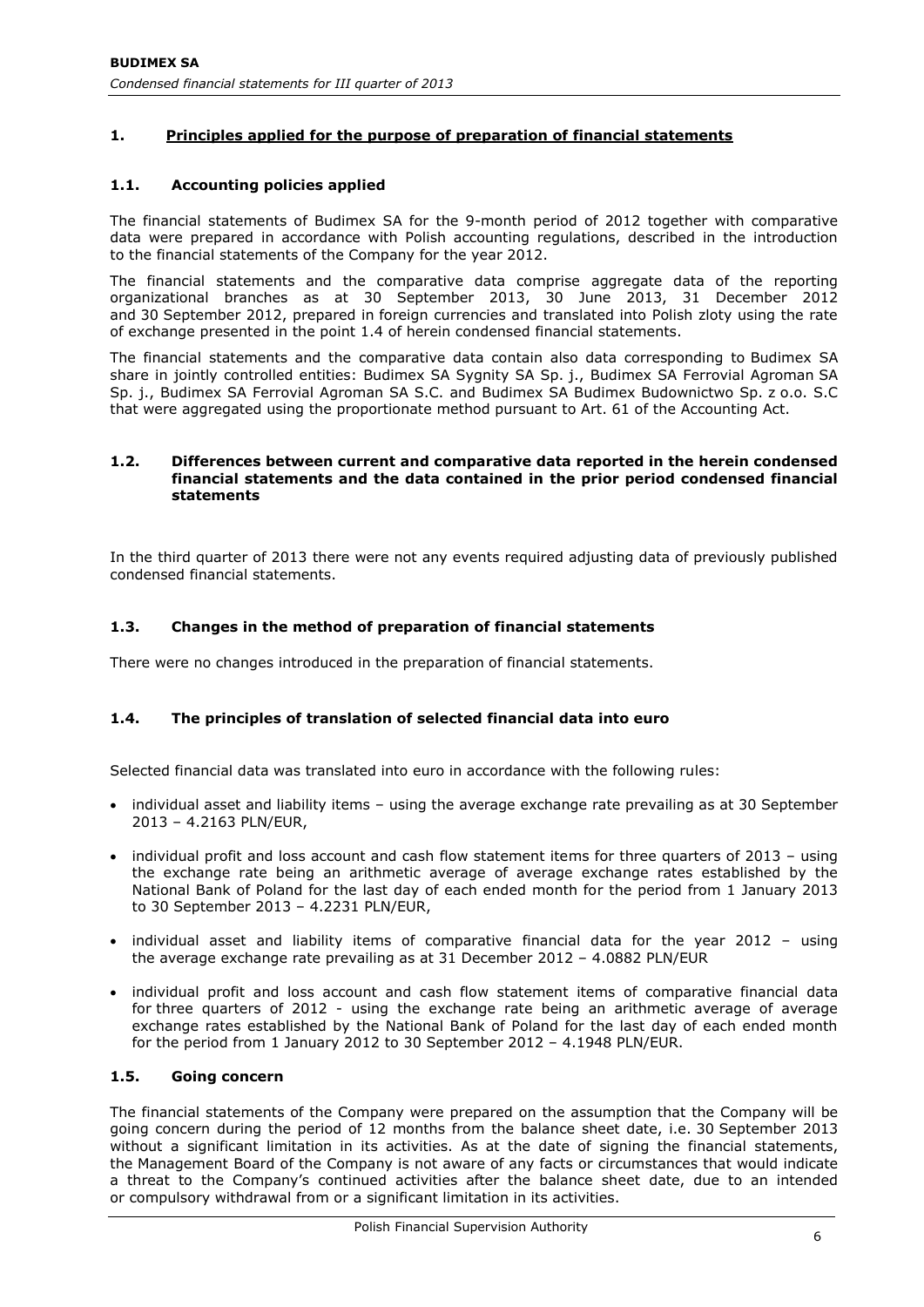As at 30 September 2012 the excess of the current liabilities, provisions and short-term accruals (excluding sales revenue adjustments which are result of a contract valuation) over the current assets except guarantee provisions kept or granted by Budimex of due date above 12 months amounted to PLN 256 929 thousand.

As at 30 September 2013 the excess of current assets over current liabilities excluding sales revenue adjustments which are result of a contract valuation in consolidated financial statements of Budimex Group amounted to PLN 469 352 thousand. A net treasury position of Budimex Group including cash, cash equivalents and short-term securities reducing by external financing amounted to PLN 920 375 thousand as at 30 September 2013.

Taking into account the above, the Company's Management Board does not state as at the date of signing the financial statements any threat to Company's ability to continue as a going concern.

## **2. Changes in the shareholding structure**

According to the information held by Budimex SA, the shareholding structure of Budimex SA as at the date of publication of the report was as follows:

| <b>Shareholder</b>                                                                                | Type of<br>shares | Number of<br>shares | % of the<br>share capital | Number of<br>votes | % of voting<br>rights at the<br><b>AGM</b> |
|---------------------------------------------------------------------------------------------------|-------------------|---------------------|---------------------------|--------------------|--------------------------------------------|
| Valivala Holdings B.V. Amsterdam<br>(The Netherlands) – the company of Ferrovial<br>Group (Spain) | ordinary          | 15 078 159          | 59.06%                    | 15 078 159         | 59.06%                                     |
| Aviva OFE Aviva BZ WBK                                                                            | ordinary          | 1 304 851           | 5.11%                     | 1 304 851          | 5.11%                                      |
| OFE PZU "Złota Jesień"                                                                            | ordinary          | 2 2 5 3 9 8 8       | 8.83%                     | 2 2 5 3 9 8 8      | 8.83%                                      |
| Other shareholders                                                                                | ordinary          | 6 893 100           | 27.00%                    | 6 893 100          | 27.00%                                     |
| Total                                                                                             |                   | 25 530 098          | 100.00%                   | 25 530 098         | 100.00%                                    |

# **3. Description of factors and events which had a material effect on a financial result of Budimex SA**

# **3.1. Business operation of the Company in the period of III quarters of 2013**

In the period of three quarters of 2013 Budimex SA earned sales revenue in the amount of PLN 2 903 607 thousand (in the third quarter – 1 189 527 thousand), of which 99% related to sales of construction services amounted to PLN 2 874 457 thousand.

In the comparative period of the year 2012, sales revenue amounted to PLN 4 054 729 thousand (in the third quarter – 1 489 483 thousand), of which 99% related to sales of construction services amounted to PLN 4 014 309 thousand.

A drop of sales relates to reducing the scope of investments, especially the civil – engineering ones.

Gross profit on sales for the 9-month period of 2013 amounted to PLN 203 571 thousand and PLN 287 790 thousand.

Otherwise, the operating profit for the period of nine months of 2013 amounted to PLN 86 573 thousand and in the comparative period of 2012 amounted to PLN 158 729 thousand. In the third quarter of 2013, the operating profit was negative and amounted to PLN 4 500 thousand, mainly due to recognition of provisions for penalties in the amount of PLN 7 351 thousand and provisions for bad debts in the amount of PLN 4 152 thousand as well as claims received in the amount of PLN 5 507 thousand and profit from sales of investment located in Cracow in the amount of 1 155 thousand.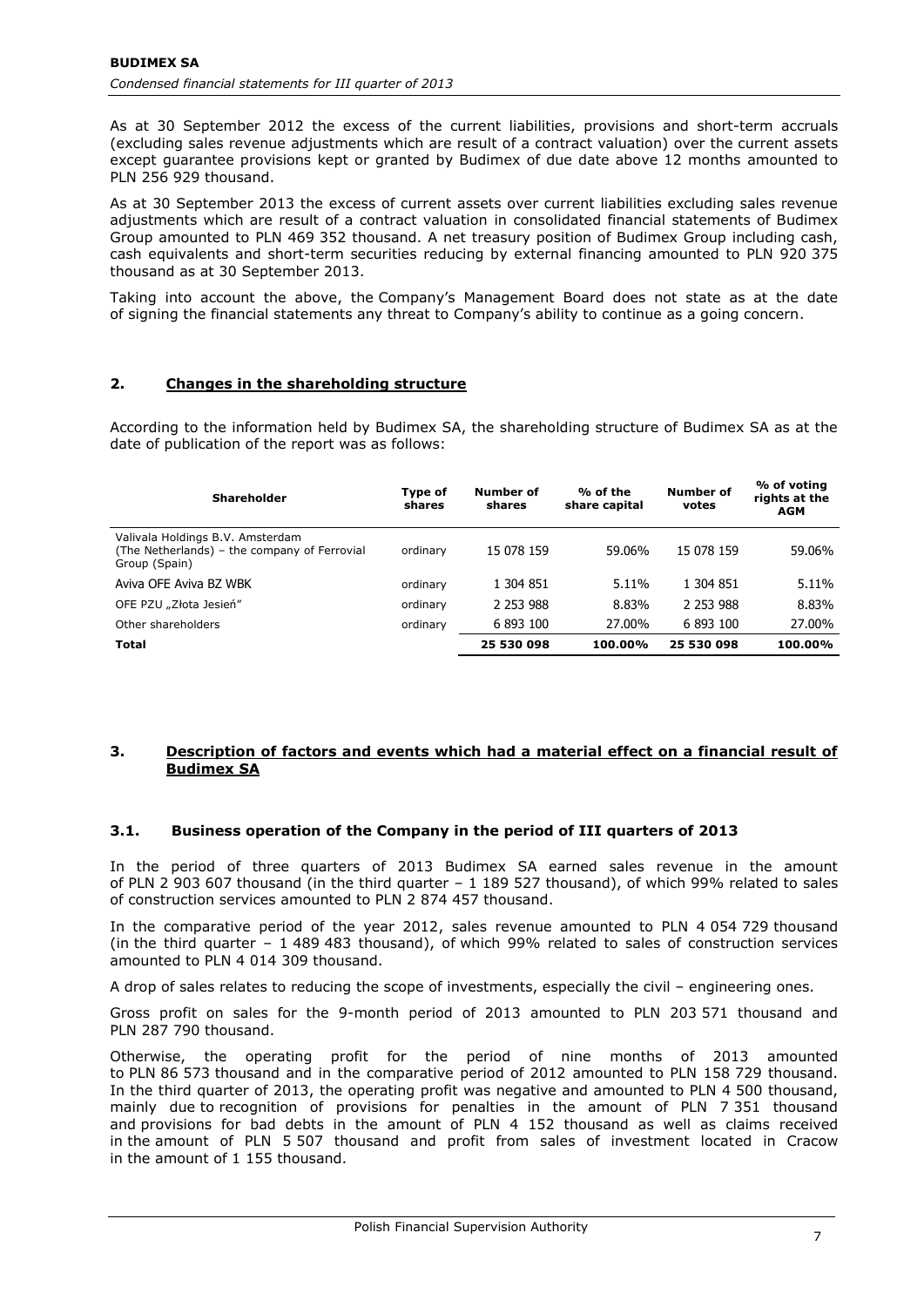In the period of three quarters of 2013, Budimex showed a positive result from financial activity in the amount of PLN 46 739 thousand, mainly due to dividends received in the amount of PLN 45 409 thousand, however in the III quarter of 2013 the result amounted to PLN 150 thousand.

Due to above, in the period of nine months of 2013 the Company reported a gross profit of PLN 133 312 thousand and in the comparative period of the year 2012 amounted to PLN 100 304 thousand.

In the period of three quarters of 2013 net profit amounted to PLN 113 059 thousand and in the third quarter amounted to PLN 28 693 thousand.

# **3.2. Changes of estimates**

### *Provisions for expected contract losses*

In accordance with accounting policies adopted, the Company creates provisions for expected contract losses if budgeted contract costs exceed the entire expected contract revenue. In the subsequent periods, a part of the created provision is released in proportion to the percentage of contract completion, after taking into account total negative margin on the entire contract. As at 30 September 2013, the balance of the provision for contract losses amounted to PLN 211 014 thousand, while as at 30 September 2012 amounted to PLN 295 427 thousand. In the 9-month period of 2012 the balance of provision decreased by PLN 17 398 thousand, of which in the third quarter of 2013 increased by PLN 5 616 thousand.

### *Provision for legal proceedings*

The Company recognises provisions for legal proceedings when it is suited and the probability of an unfavourable court judgement is higher than the probability of a favourable one. An estimation of that result is made on the basis of analysis of a legal proceedings progress as well as lawyers' opinions. As at 30 September 2013, the balance of the provision in this respect amounted to PLN 35 354 thousand, while as at 30 September 2012 amounted to PLN 32 999 thousand. In the 9-month period of 2013 the balance of provision increased by PLN 748 thousand, of which in the third quarter of 2013 decreased by PLN 152 thousand.

### *Provision for penalties*

The Company recognises provisions for penalties related to the realisation of construction contracts. A provision is recognised only when the Company has a present obligation as a result of past event, the settlement of that obligation is highly probable and a reliable estimate can be made of the amount of the obligation. As at 30 September 2013, the balance of the provision in this respect amounted to PLN 33 670 thousand, while as at 30 September 2012 amounted to PLN 27 221 thousand. In the 9 month period of 2013 the balance of provision increased by PLN 6 618 thousand, of which in the third quarter of 2013 increased by PLN 6 410 thousand.

### *Costs of future warranty repairs*

The Company is required to issue guarantees for its construction services. It is accepted that the provision between 0.3%-1.4% of revenue from the given contract is made what depends on particular construction segment. This general value is assessed on an individual basis and may be increased or reduced, as appropriate. As at 30 September 2013, the balance of the provision in this respect amounted to PLN 156 129 thousand, while as at 30 September 2012 amounted to PLN 150 901 thousand. In the 9-month period of 2013 the balance of provision increased by PLN 4 865 thousand, of which in the third quarter of 2013 increased by PLN 7 646 thousand.

## *Deferred tax asset and liability*

During the 9-month period of 2013 deferred tax asset increased by PLN 2 280 thousand (a decrease by PLN 17 330 thousand compared to the amount recognized as at 30 June 2013), while deferred tax liability increased by PLN 6 014 thousand (a decrease by PLN 22 112 thousand compared to the amount recognized as at 30 June 2013).

### *Impairment write-downs against receivables*

As at 30 September 2013, the balance of recognized impairment write-downs against receivables amounted to PLN 101 126 thousand, while as at 30 September 2012 amounted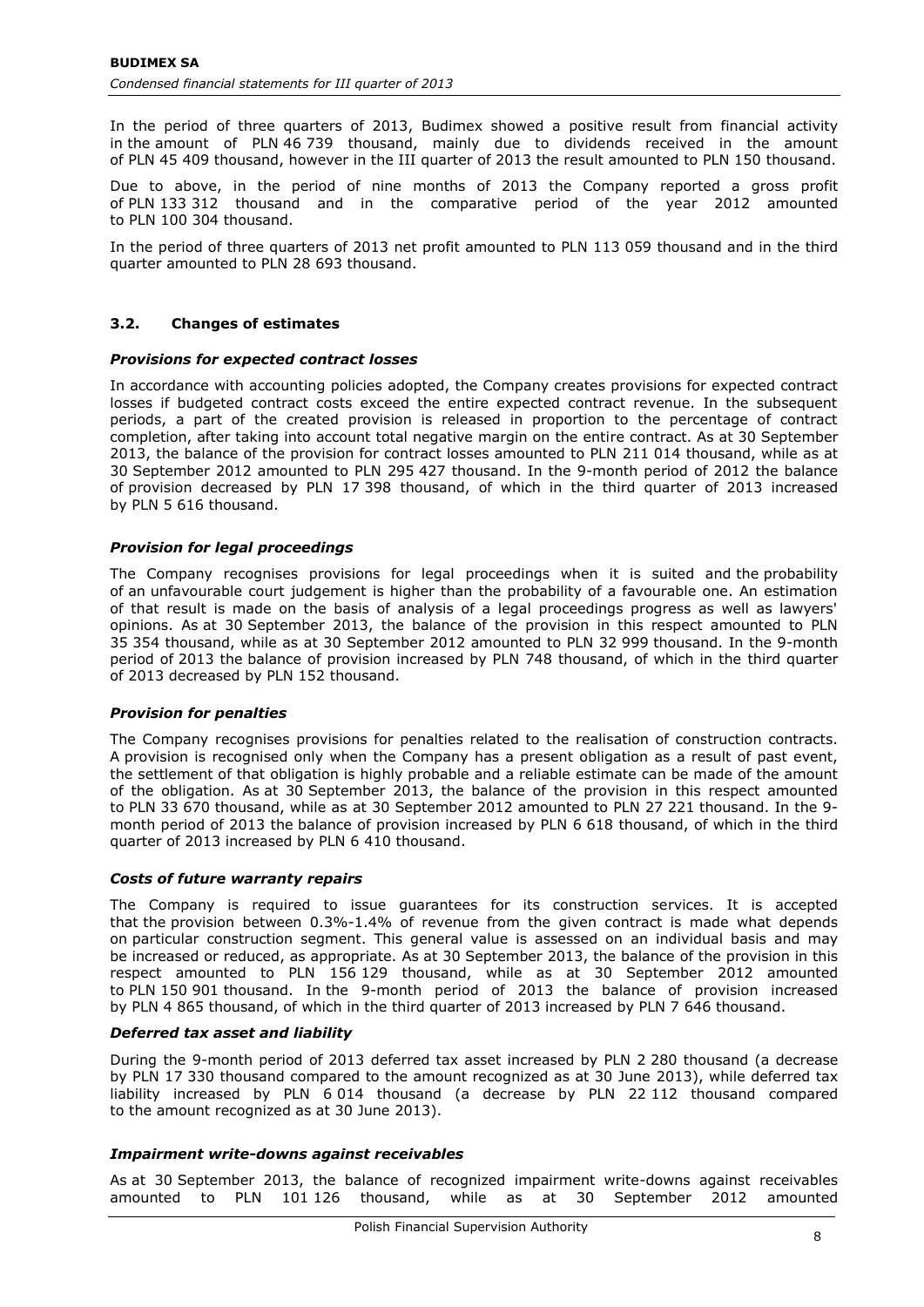to PLN 83 475 thousand. In the 9-month period of 2013 the Company recognized impairment writedowns in the amount of PLN 14 048 thousand (of which in the third quarter of 2013 in the amount of PLN 4 152 thousand) and reversed it in the amount of PLN 3 111 thousand (of which in the third quarter of 2013 in the amount of PLN 445 thousand).

## *Impairment write-downs against inventory*

As at 30 September 2013, the balance of recognised impairment write-downs against inventory amounted to PLN 30 435 thousand and has not been changed since 30 September 2012.

## **3.3. Material changes of the legal proceedings pending in the III quarter of 2013**

As at 30 September 2013, the value of the proceedings relating to the liabilities against the Company and claims filed by the Company amounted accordingly to PLN 286 730 thousand and PLN 268 159 thousand and as at 30 June 2013 accordingly to PLN 283 220 thousand and PLN 263 748 thousand.

## **3.4. Bank guarantees and insurance agreements signed in the III quarter of 2013**

| <b>Date</b> | <b>Business partner</b>                     | <b>Contract</b><br>value in PLN<br>thousand | <b>Description</b>                                                                                                                                                                                                                                                                                              |
|-------------|---------------------------------------------|---------------------------------------------|-----------------------------------------------------------------------------------------------------------------------------------------------------------------------------------------------------------------------------------------------------------------------------------------------------------------|
| 5.07.2013   | Bank Millennium SA                          | 100 000                                     | Addendum to the facility agreement<br>for bank guarantees, under which the sum<br>of all quarantees issued pursuant to the<br>agreement shall not exceed PLN 100 000<br>thousand. The term of the agreement<br>was extended to 29 May 2014.                                                                     |
| 8.07.2013   | Bank PEKAO SA                               | n/a                                         | Annex to the credit facility agreement,<br>under which the term of the agreement<br>was extended to 30 June 2014.                                                                                                                                                                                               |
| 23.07.2013  | TUIR Allianz Polska SA                      | 50 000                                      | Annex to the agreement for the provision<br>of contract quarantees, under which<br>the term of the agreement was extended<br>to 30 June 2014. Under this agreement,<br>Budimex SA may order TUiR Allianz Polska<br>SA to issue contract insurance quarantees<br>of up to a total sum of PLN 50 000<br>thousand. |
| 22.08.2013  | Alior Bank SA                               | 100 000                                     | Agreement for the limit for guarantee<br>products. Under the agreement, Budimex<br>SA may order the bank to issue bank<br>guarantees up to the total value of PLN<br>thousand.<br>100 000<br><b>The</b><br>agreement<br>was concluded up to a period of 20 August<br>2014.                                      |
| 29.08.2013  | Credit Agricole Bank Polska SA              | n/a                                         | Annex to the credit agreement, which<br>specifies<br>the<br>date<br>new<br>expiry<br>for the agreement to be 30 August 2014.                                                                                                                                                                                    |
| 30.09.2013  | The Polish branch of Societe<br>Generale SA | n/a                                         | Annex to the Bank Guarantee Agreement,<br>which specifies the new expiry date<br>for the agreement to be 31 December<br>2013.                                                                                                                                                                                   |

### **3.5. Other material events in the III quarter of 2013**

**On 25 July 2013 and 26 August 2013** Budimex paid second and third tranches of long-term loan accordingly in the amount of PLN 600 thousand and PLN 200 thousand to Budimex Parking Sp. z o.o.